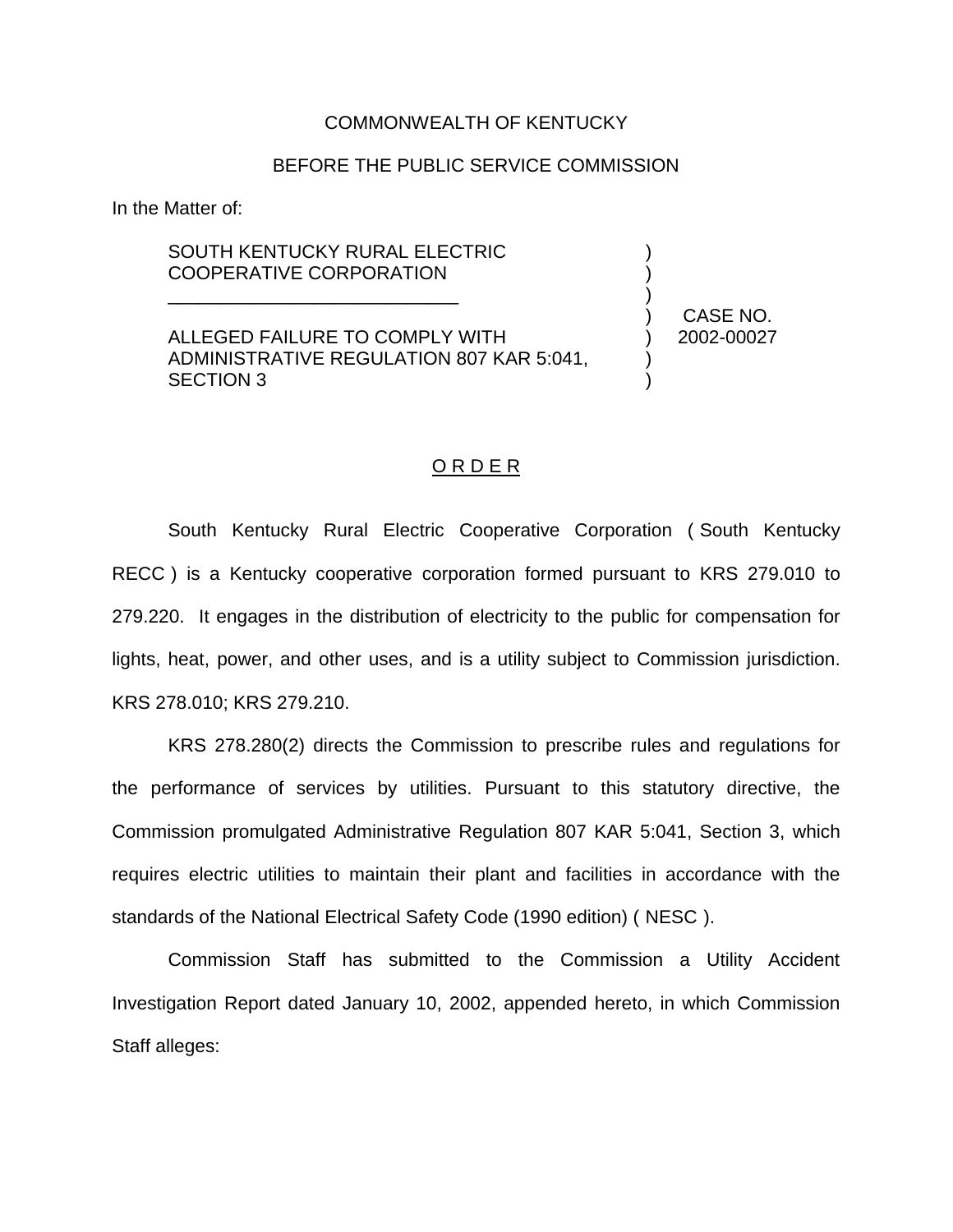1. On January 1, 2002, Freddie Sayers and Ricky Baugh, acting in their capacity as employees and Service Technicians for South Kentucky RECC, responded to an outage in Somerset, Pulaski County, Kentucky.

2. Sayers and Baugh discovered that an Oil Circuit Recloser ( OCR ) was not working and that a single-phase 7200 volt line was down.

3. Sayers and Baugh decided to replace the OCR and were working out of 2 bucket trucks, one at the pole where the OCR was located and one at a pole approximately 25 feet away where a jumper had been cut, when an arc occurred causing injuries to Sayers.

4. Sayers received extensive burns to both hands.

5. Sayers and Baugh were both acting within the scope of their employment when the incident occurred.

6. NESC Rule 420H requires persons to use the personal protective equipment, protective devices and special tools provided for their work.

7. At the time of the incident, Sayers was not wearing protective gloves or any other protective equipment.

8. Sayers violated NESC 420H when he failed to wear his protective equipment.

Based on its review the Utility Accident Investigation Report and being otherwise sufficiently advised, the Commission finds that prima facie evidence exists that South Kentucky RECC has failed to comply with Administrative Regulation 807 KAR 5:041, Section 3.

The Commission, on its own motion, HEREBY ORDERS that:

-2-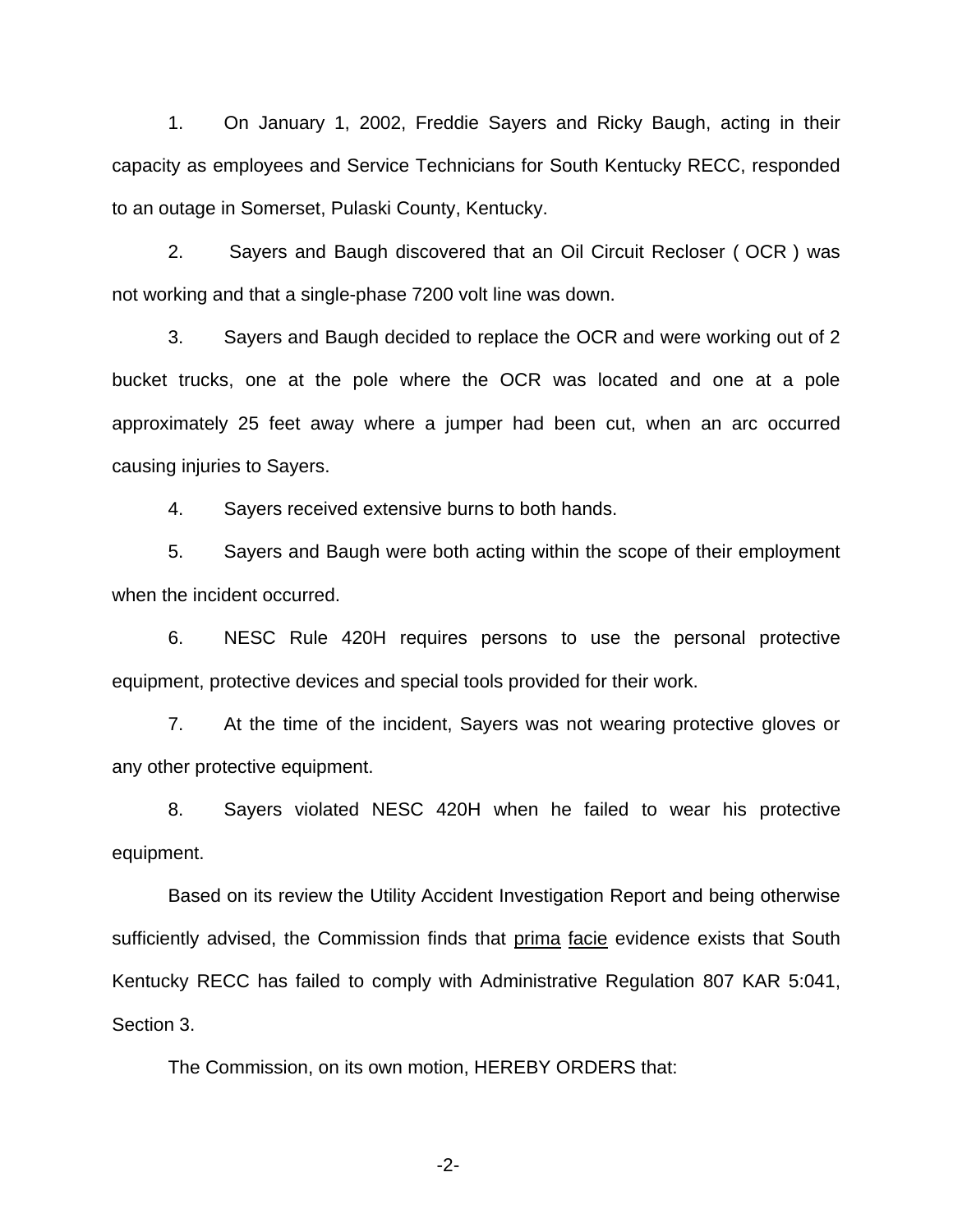1. South Kentucky RECC shall appear before the Commission on June 5, 2002 at 9:00 a.m., Eastern Daylight Time, in Hearing Room 1 of the Commission s offices at 211 Sower Boulevard, Frankfort, Kentucky, for the purpose of presenting evidence concerning the alleged violations of Administrative Regulation 807 KAR 5:041, Section 3, and of showing cause why it should not be subject to the penalties prescribed in KRS 278.990(1) for these alleged violations.

2. South Kentucky RECC shall submit to the Commission, within 20 days of the date of this Order, a written response to the allegations contained in the Utility Accident Investigation Report.

3. The Utility Accident Investigation Report of January 10, 2002, a copy of which is appended hereto, is made part of the record of this proceeding.

4. Any motion requesting an informal conference with Commission Staff to consider any matter which would aid in the handling or the disposition of this proceeding shall be filed with the Commission no later than 20 days from the date of this Order.

Done at Frankfort, Kentucky, this 3<sup>rd</sup> day of May, 2002.

By the Commission

ATTEST: